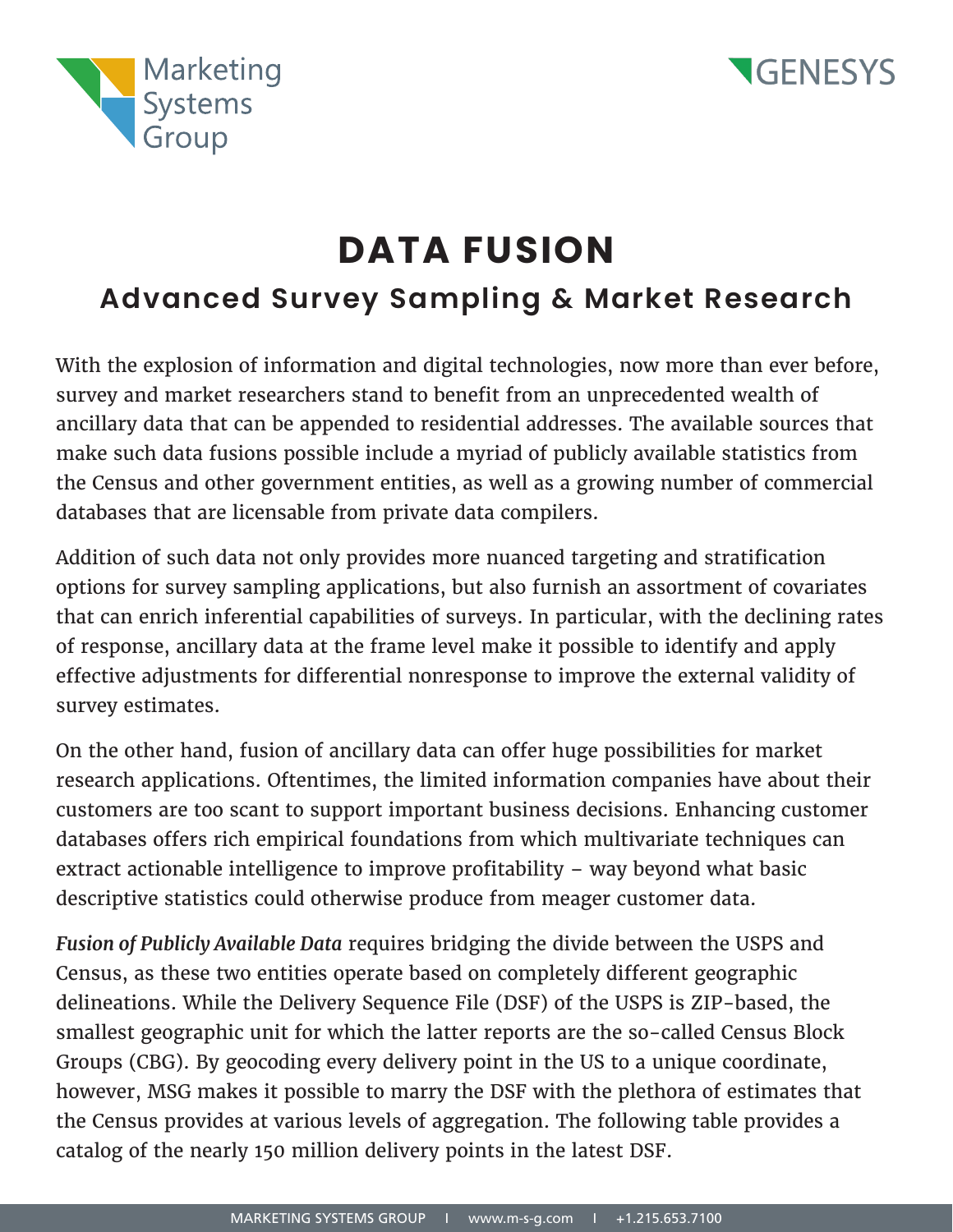## **MSG-Enhanced ABS Frame**

| <b>Address Type</b>                   | <b>Delivery Units</b> |
|---------------------------------------|-----------------------|
| <b>Total Address</b>                  | 149,249,675           |
| City Style                            | 133,491,398           |
| Drop Units (From 689,532 Drop Points) | 1,903,690             |
| Drop Unit Augments (MSG)              | 39,842                |
| Seasonal                              | 782,477               |
| Educational                           | 99,962                |
| Vacant                                | 3,044,307             |
| Throwback                             | 186,522               |
| Augments (MSG)                        | 71,078                |
| Rural Route/Highway Contract          | 38,813                |
| PO Box                                | 15,719,464            |
| Traditional                           | 14,299,960            |
| Only Way of Getting Mail (OWGM)       | 1,418,552             |

It should be noted that data available from the Census pertain to households that can be appended only at the block level and beyond, since by law the Census cannot provide any data at the person or household levels. The main sources from the Census include those from the public-release data from the American Community Survey (ACS) and the various monthly supplements of the Current Population Survey (CPS). On custom basis, it is possible to append estimates from what is available from the CDC and other government surveys as well.

*Fusion of Commercially Available Data* makes it possible to go beyond what is publicly available and append more granular data to individual households. With the rapidly evolving data streams from many commercial data compilers, it is now possible to license an assortment of databases at both household and individual levels. Among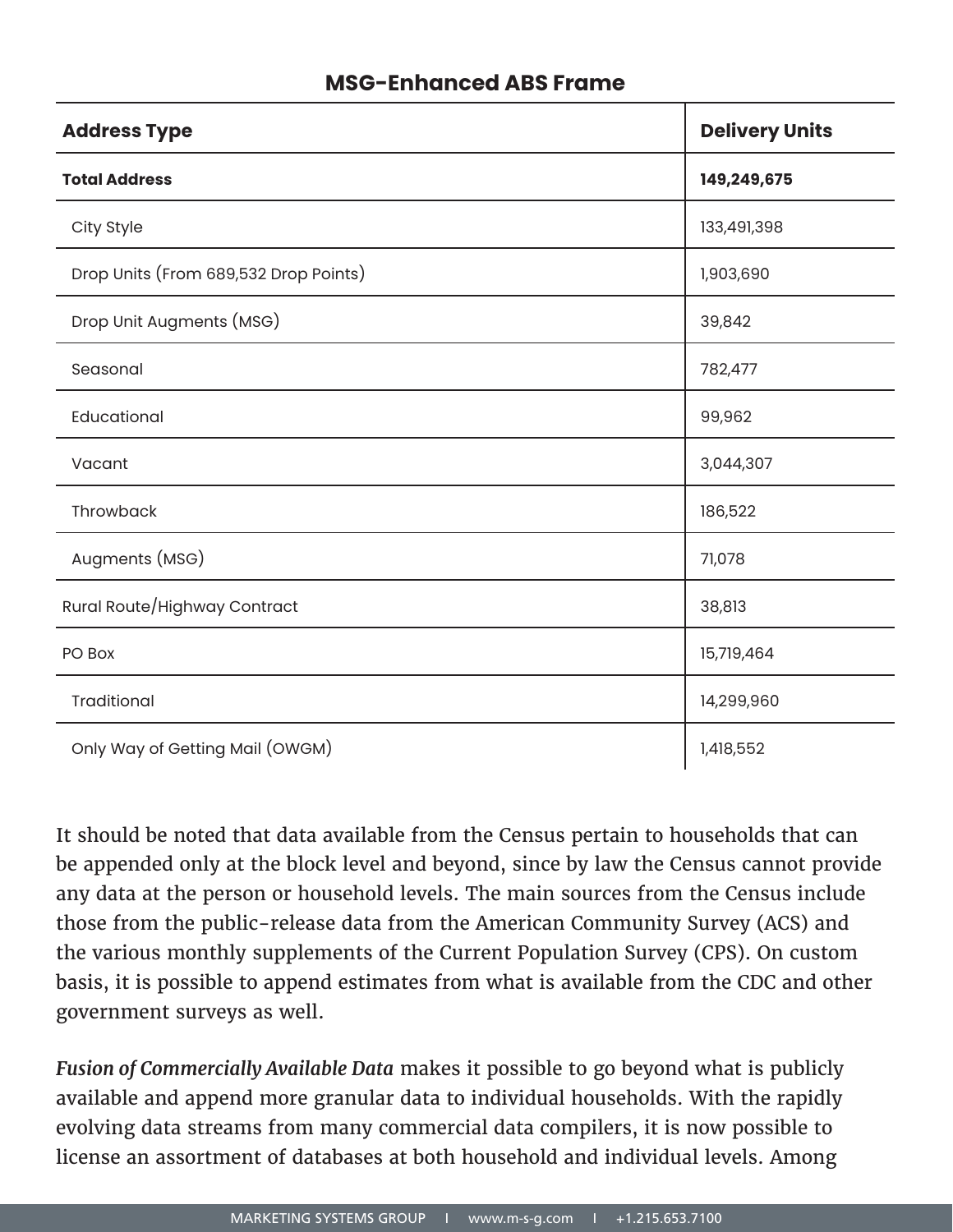others, key commercial data sources include Acxiom, Experian, Neustar, Data Axel, Aristotle, US Data, and Claritas. Depending on the source and type of data, as summarized in the following chart, appended data can be subject to different match rates.



It is worth noting that appended data to addresses can come from multiple sources, since different sources compile different data types at different levels of aggregation. Some examples include:

## **1. Commercial Data at the CBG Level:**

- Total Population
- Households, Housing Units, Families, and Group Quarters
- Percent Change from 2010 to Current Year
- Population by Gender, Age, and Race-Ethnicity
- Population by Ancestry
- Hispanic Population by Country of Origin
- Population by Language Spoken at Home
- Group Quarters Population by Type
- Occupied Housing Units by Tenure and Age
- Households by Ethnicity and Race
- Homeownership Status by Unit Value